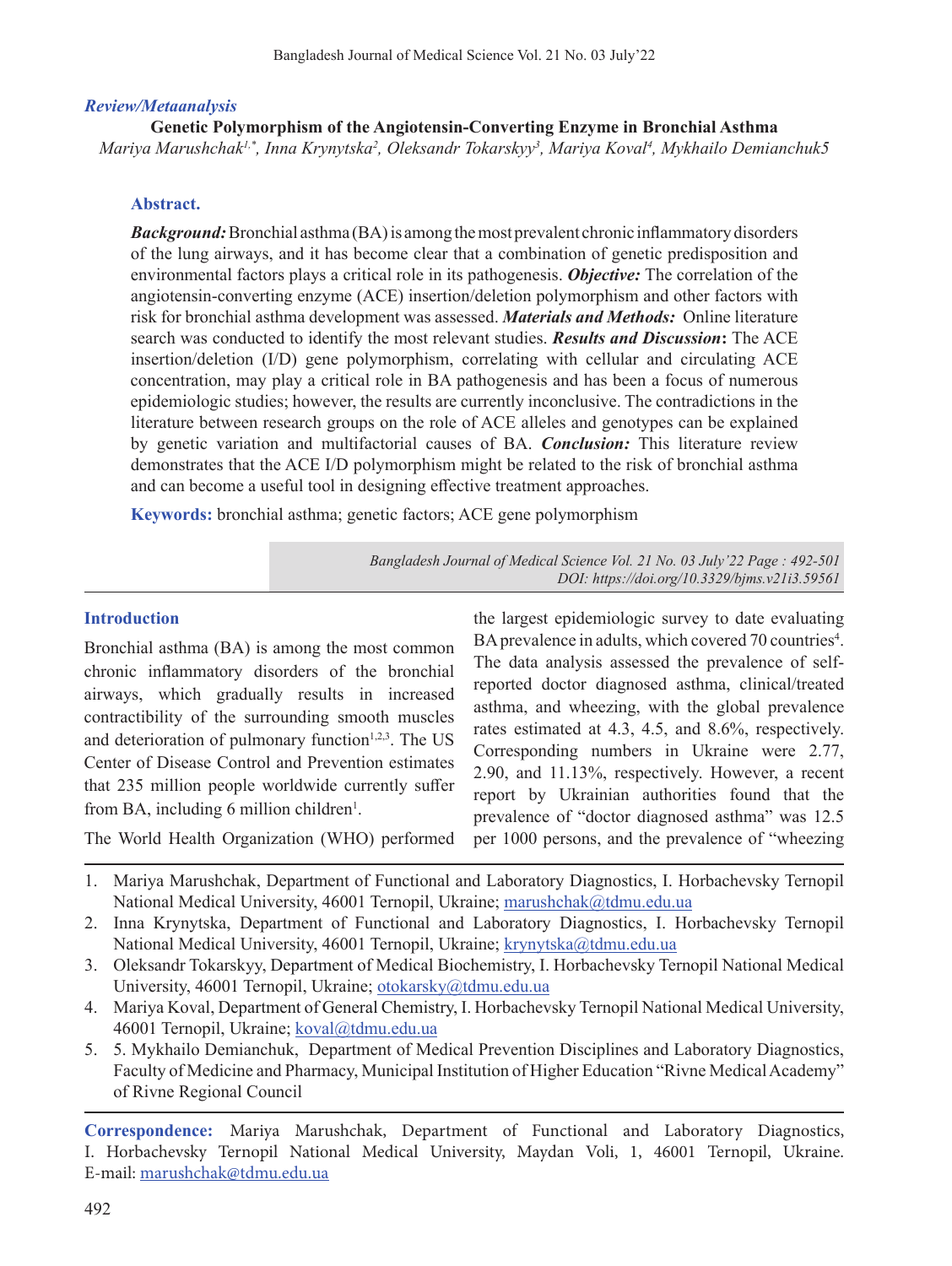symptoms" - 74.4 per 1000 in Ukraine, suggesting that the WHO's survey likely underreported BA at least in Ukraine<sup>5</sup>. An international, multicentered, cross-sectional study of childhood asthma found a relatively low prevalence of BAin Ukrainian children aged 7–13, which also suggests underdiagnosis of BA in Ukraine, especially in rural areas<sup>6</sup>. The numbers for Ukraine were as follows: BA diagnosis (rural vs urban: 1.4 %, vs. 2.1 %); spastic bronchitis (rural vs urban:  $7.5\%$  vs  $6.5\%$ ;); chest wheeze in the last year (rural vs urban: 11.5 % vs 13.0 %); and the ratio of current wheeze: BA diagnosis (rural: 17.3:1 vs urban: 7.3:1).

BA negatively affects patients' quality of life, their families, and the community by contributing to work and school days loss, frequent emergency visits and hospitalizations, and increase in mortality $1, 5$ . Globally, BA is currently ranked 16th among the leading causes of years lived with disability and 28th among the leading causes of disease burden, as calculated by disability-adjusted life years (DALYs). In 2013, the WHO estimated that 25 billion DALYs are lost every year because of asthma<sup>7</sup>; of this, 5.2 billion DALYs are lost within the EU alone. The total annual monetary loss due to BA in Europe is estimated to be  $E17.7$  billion<sup>8</sup>.

Though BA prevalence is higher in high income countries, most asthma-related mortality occurs in low and middle income countries, possibly due to health care quality. For the past 40 years, the prevalence of BA in developing countries has been increasing steadily by 50% per decade and now accounts to as many as 250,000 deaths each year<sup>1</sup>. Rapid urbanization in developing countries, among other reasons, may be behind the increasing prevalence of BA, since it contributes to air pollution, declined sports activities, overpopulation, and decreased stress resistance. According to Nugmanova et al., over 80% of all BA-related deaths now take place in low and lower-middle income countries, where BA is often misdiagnosed and undertreated<sup>5</sup>.

During COVID-19 pandemic, when the outcomes and long-term consequences of an infection considerably vary between individuals<sup>9, 10</sup>, BA as a heterogeneous clinical syndrome that includes airway inflammation, bronchial hyperresponsiveness, and variable expiratory airfow limitation can be accounted as comorbidity which may worsen the outcomes of COVID-19 infection and increase the risks of admission to intensive care unit<sup>11</sup>. Recently, few studies suggested possible non-harmful effects of BA on the clinical outcomes of COVID-1912, <sup>13</sup>. Allergic, antibacterial, and antiviral responses include two different arms in the immune system, which are reciprocally operating, involving an extensive regulatory immunity network. It is possible, as in other viral infections, that a predominance of type 2 cytokines might lessen the accumulation of proinflammatory cytokines in the pathogenesis of COVID-19. Moreover, controlled allergen exposures and respiratory allergy are associated with significant reductions in the expression of angiotensinconverting enzyme 2 (ACE2) receptor, which is the entry receptor for SARS-CoV-2. Type I interferons can upregulate ACE2 expression, and the deficient interferon responses in BA patients may reduce the SARS-CoV-2 invasion by limiting the ACE2 expression on the target cells <sup>14</sup>.

Although the exact etiology of BA stays uncertain, it became evident that a combination of genetic predisposition and environmental exposures are involved in its pathogenesis<sup>15-20</sup>. Genetic factors contributing to BA appear as a result of complex patterns in haplotype combinations of polymorphic genes. Variation in different groups of genes may influence the development of atopic sensibilization, while other genetic changes contribute as the disorder progresses. As of today, more than 50 different genes have been associated with the development and progression of BA21, 22. Chromosomal regions carrying BA susceptibility genes include 6p22.3-p21.1 (bronchial hyperactivity), 5q11.2-q14.3 and 6pter-p22.3 (total IgE levels), 3p22.1-q22.1, and 17p12-q24.3 (positive skin test). Identification of BA susceptibility genes contributing to asthma pathogenesis and treatment response is the first step towards the development of personalized medicine [23, 24]. To summarize, researching BA-linked gene polymorphisms can help to clarify heterogeneity of the disease and estimate its severity<sup>25</sup>, which in turn will aid in developing an appropriate treatment corresponding to the patient's unique asthma pathogenesis.

**Objective:** to analyze the published data on the genetic preconditions of bronchial asthma and the possible role of ACE gene polymorphism in its development.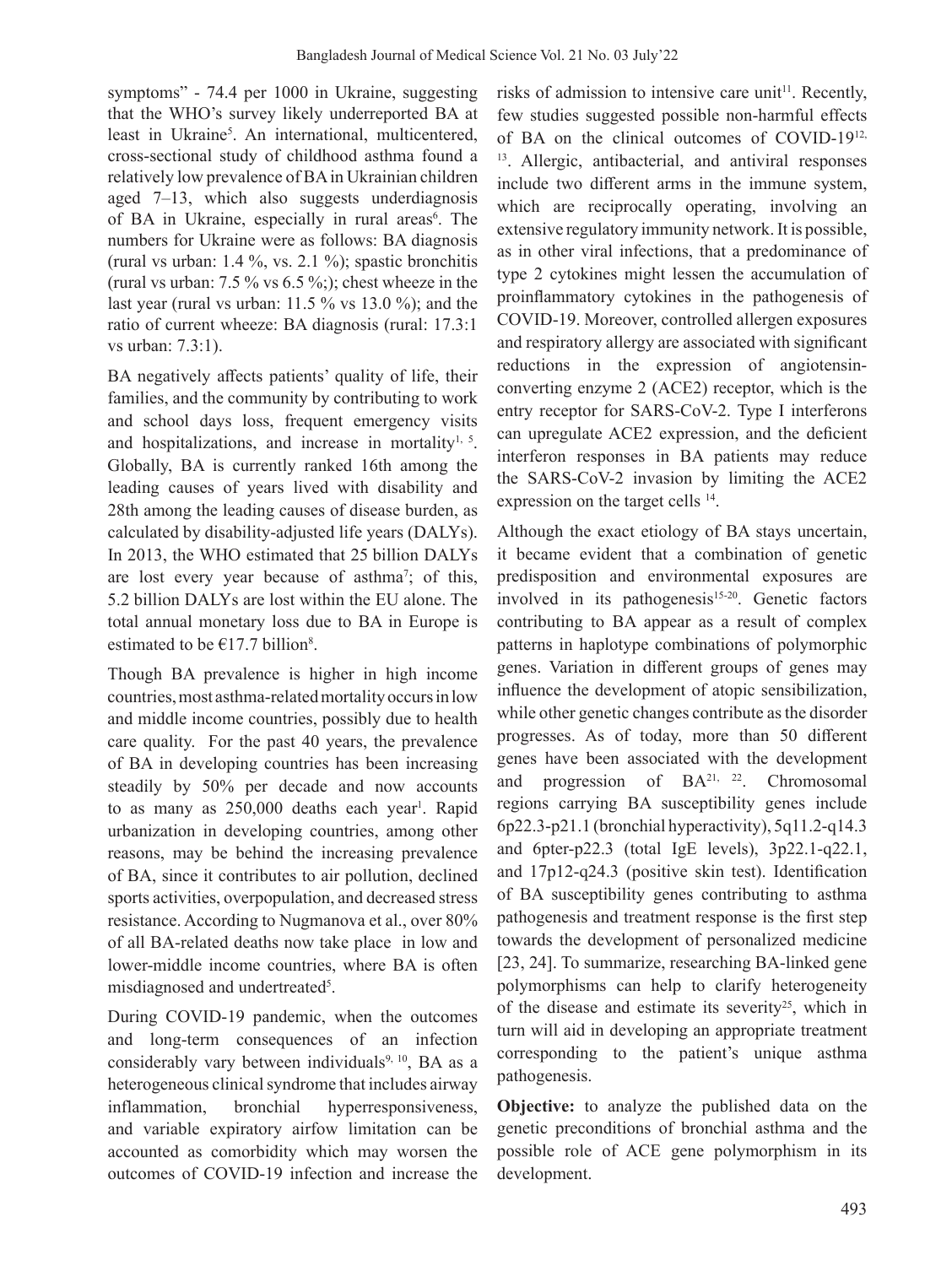### **Research Methods**

We searched PubMed and Google scholar databases for publications including the following keywords: Bronchial Asthma Patients, Genetic Factors, ACE Gene Polymorphism, Randomized Controlled or Clinical Trials, Systematic Reviews; a total of 45 papers were retrieved and analyzed.

#### **Results and Discussion**

Genes controlling the pathogenesis of BA are generally categorized as major genes and modifier genes, and their interaction defines asthma clinical features. Modifier genes usually predispose to the development of corresponding diseases and include detoxification system genes, membrane receptors genes, as well as trigger genes, which act as shunts in the cascade of vital biochemical reactions<sup>26</sup>.

Among the numerous genes involved in the pathogenesis of BA, Smirnova et al.<sup>27</sup> discern the following five groups: 1) Genes encoding antigen recognition factors and humoral immune response, such as interleukin genes (IL4, IL5, IL9, IL13), mast cell growth factor (MGF), genes of the main histocompatibility complex (HLAB, HLADR), , and α-subunit of antigenic T-receptor (TCRA); 2) Genes encoding for inflammation mediators, chemokines and intercellular adhesion molecules, including leukotriene-C4 synthase (LTC4S), 38 platelet activating factor acetyl hydrolase (PAFAH), nitric oxide synthase (NOS1, NOS2, NOS3), arachidonate-5-lipoxygenase (ALOX5), histamine releasing factor (HRF) and others; 3) Genes encoding forthe receptors binding to external ligand molecules on target cells, such as  $\alpha$ -chain of the IL4 receptor (IL4RA),  $\alpha$ -chain of the IL5 receptor (IL5RA), glucocorticoid receptor (GRL), β2-adrenergic receptor (ADRB2), β-chain of high-affinity immunoglobulin E receptor (FCER1B), and serotonin receptor (HTR2A); 4) Genes encoding intracellular signaling molecules and transcription factors including JAK family tyrosine kinase 1  $(JAK1)$  and tyrosine kinase  $(JAK3)$ , signal transducer and transcription activator 6 (STAT6), β-subunit of nuclear transcription factor Y (NFYB), and nuclear factor  $\kappa$ B subunit 1 (NFKB1); 5) Other genes, such as xenobiotic biotransformation genes NAT2, CYP1A, GSTT1, GSTM1.

A 2008 review by Vercelli suggested a useful classification of BA susceptibility factors<sup>28</sup>: a)

triggers of the immune response (CD14, IL10, STAT3, MHC class II molecules); b) regulators of the T helper 2 (Th2) differentiation (IL12B, IL4, IL13, STAT6, IL4RA); c) factors associated with epithelial organization and function (CCL5, FLG, SPINK5, GSDML); and d) factors linked to lung function, airway remodeling and BA severity (ADRB2, ADAM33, DPP10, PHF11).

Since BA is a multi-complex chronic disorder characterized by inflammation of airway mucosa, which is influenced by a number cytokines, it has been suggested that clinical symptoms in BA reflect an imbalance in pro- and anti-inflammatory cytokine levels. It was found that the largest segment of publications consists of research on the relationship between cytokine polymorphism and BA. However, while some research groups demonstrate positive association of certain cytokine polymorphisms with BA, others report contradictory data. For instance, Trajkov et al. examined the association of 22 cytokine gene polymorphisms in the Macedonian population with BA29 and found protective cytokine polymorphisms for seven cytokine genotypes (IL4 -1098/G:T, TNFα -238/G:G, IL2 -330/G:T, IL4 -590/C:T, IFNγ utr5644/A:T, IL1β +3962/C:T, IL10 -1082/A:G), six cytokine diplotypes, four cytokine haplotypes, and four cytokine alleles. Du et al. examined the associations between the singlenucleotide polymorphisms(SNPs) of IL17, including rs763780 (7488A/G), rs2275913 (–197G/A), and rs8193036 (–737C/T), and asthma susceptibility in an Asian population and demonstrated that IL17 rs763780, rs2275913, and rs8193036 SNPs might be associated with asthma susceptibility, and G/A genotype in rs2275913 and TT genotype in rs8193036 of IL-17 may contribute to the increased risk of asthma in Asians<sup>30</sup>.

Berenguer et al. showed that IL4-590\*CT/ TT genotypes were associated with a 2.2-fold increased asthma risk (2.4-fold for persistent asthma and 4-fold for moderate-severe asthma), while IL4- 590\*T allele was linked to a 2-fold risk for asthma (2.2-fold for persistent asthma and 3.4-fold for moderate-severe asthma), compared to individuals carrying other IL4-590 C/T genotypes or alleles<sup>31</sup>.

Tumor necrosis factor α (TNFα) is a potent proinflammatory cytokine that mediates the airway inflammatory response in atopic asthma cases. Recent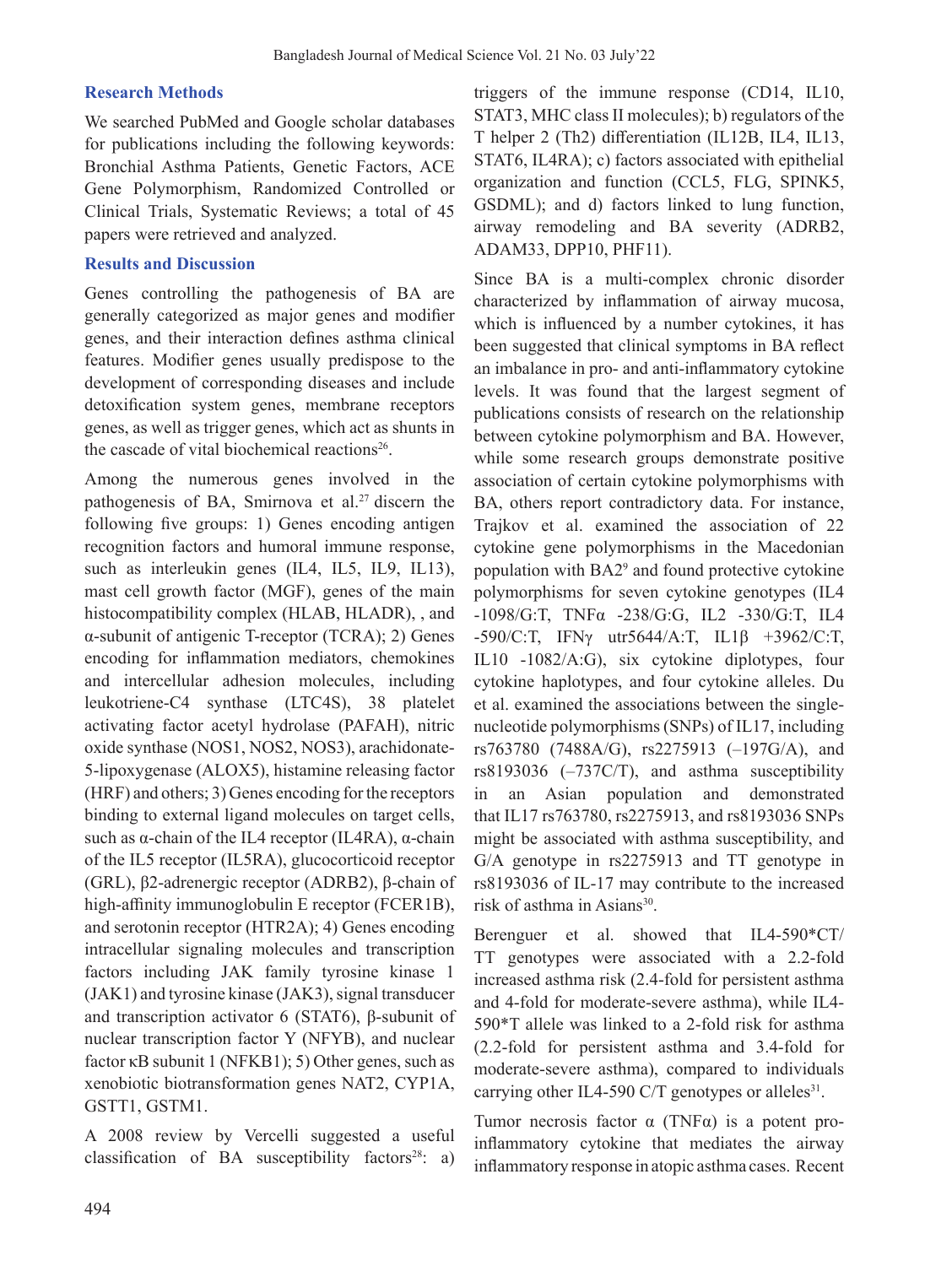meta-analysis showed that the TNFα-308 G/A polymorphism is associated with an increased risk of asthma in adults and children, in Asians, but not in Caucasians; and in atopic population, but not in nonatopic population $32$ .

Ali and Settin studied the associations of TNFα-308G/A, IL6-174G/C, IL-10 1082G/A and IL-Ra VNTR polymorphisms with chronic asthma susceptibility in adult Egyptian patients $33$ . The researchers found significantly higher frequency of the genotypic polymorphisms IL10-1082 AG + GG (dominant mode), TNF $\alpha$ -308 GA + AA (dominant mode) and IL1RA VNTR heterozygous genotype A1A2 in BA cases compared to controls. The frequency difference in other genotypes, such as IL6- 174 C/C + G/C vs. G/G (dominant mode), was not significant.

Forkhead box (FOX) family of transcription factors have key roles in immunoregulation and homeostasis. FOXO3a is involved in suppressing inflammatory cytokine production by dendritic cells and initiation of TGF1 dependent pathway in monocytes<sup>34.36</sup>. A study by Barkund et al. showed that FOXO3a SNP (rs13217795) is associated with asthma incidence in an Indian population, possibly because it contributes to the hyperactivity of T cells, neutrophils, and mast cells, increased production of pro-inflammatory cytokines, and down-regulation of anti-inflammatory cytokines<sup>37</sup>. Additionally to the significant association of FOXO3a with BA, a gender based stratification revealed the association of a mutant T allele with an increased asthma risk in females of the Indian population.

Airway obstruction, characteristic to BA, results in impaired air movement, which not only requires additional physical effort during respiration, but also induces remodeling mechanisms of the bronchopulmonary system3<sup>8</sup> . An important role in this process is played by matrix metalloproteinases (MMPs), involved in the metabolism of proteins of the intercellular matrix. As cytokine proteinases, they affect the morphogenesis, resorption, migration, adhesion and proliferation of various cells and tissues<sup>39</sup>.

A study by Lebedenko et al. found higher frequency of homozygous C/C MMP20 gene variant with 320A>C polymorphism, heterozygous MMP20 gene variant Val275Ala and heterozygous MMP9

gene variant with -8202A>G polymorphism in patients with BA<sup>38</sup>. However, the frequencies of these alleles and genotypes were not significantly different in the affected children while comparing to the healthy group. Notably, the patients who had both GG genotype of the MMP9 -8202A>G allele and homozygous C-allele of the 320A>C allele of the MMP20 gene, suffered from a more severe course of the disease associated with polyvalent sensitization and increased levels of total blood IgE.

The beta-2 adrenergic receptor gene (ADRB2) was shown to have clear association with the course of asthma. It encodes β-2 adrenergic receptors, has nine identified polymorphisms, and is located on chromosome 5q31-q32.Four ofthosepolymorphisms have potential clinical effects on the response to β-2 adrenoreceptor agonist therapy in asthmatic patients<sup>40,41</sup>. Arg16Gly and Glu27Gln ADRB2 polymorphisms are associated with increased risk of severe asthma development [21]. Moreover, patients which are homozygous for these gene variants rapidly lose sensitivity to β2-adrenoceptor agonists resulting in required treatment with hormonal drugs $42$ .

Glutathione S-transferase gene family encodes for enzymes which are involved in antioxidant protection and cell and tissue resistance to toxic substances and lipid peroxidation products $43$ . The impact of their polymorphisms on asthma is well studied<sup>21</sup>. A study by Sardaryan found that allelic polymorphism of glutathione S-transferase T1 (GSTT1) and glutathione-S-transferase M1 (GSTM1) genes, namely the GSTT1– / GSTM1– genotypes, caused a 5-fold increase in the risk for asthma development<sup>26</sup>.

The angiotensin-converting enzyme (ACE) insertion/ deletion (I/D) gene polymorphism, correlating with circulating and cellular ACE concentrations, may also play a major role in BA pathogenesis and has been a focus of numerous epidemiological studies; however, so far the results are currently inconclusive.

ACE is an endopeptidase consisting of two catalytic domains; this enzyme is expressed by endothelial, epithelial, neuronal cells and exists both in a membrane-bound form (ACE) and a soluble form  $(sACE)^{44}$ . A soluble ACE form is produced through exposure to a zinc metalloprotease (referred to as "ACE secretase"), which cleaves the mature membrane-bound ACE in the juxtamembrane extracellular domain to release the large extracellular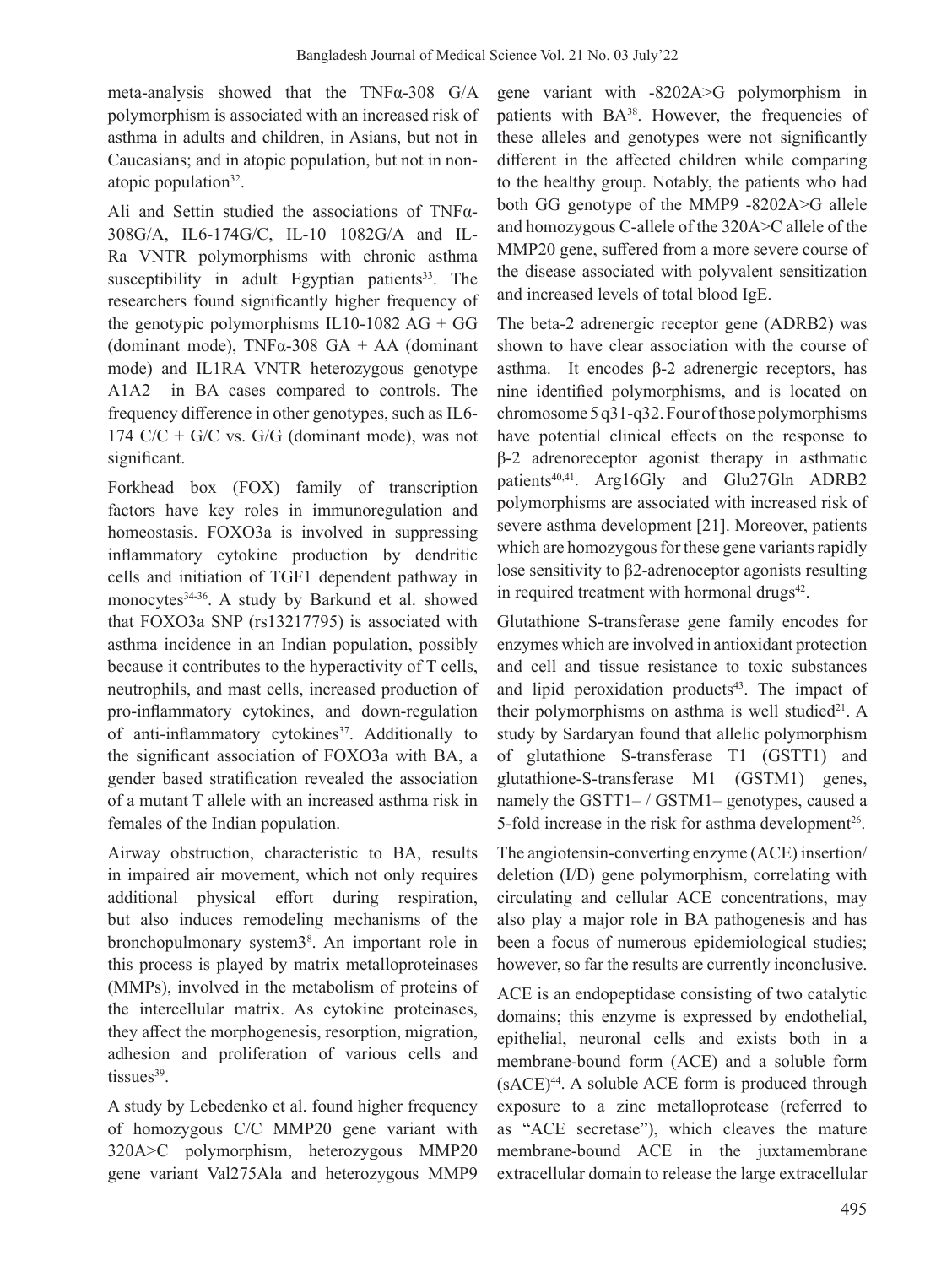part of the enzyme<sup>45</sup>. ACE is involved in reninangiotensin system, since it catalyzes the synthesis of a vasoconstrictor angiotensin II from its nonvasoactive precursor, angiotensin I<sup>46</sup>. Angiotensin II is a powerful vasopressor, which regulates blood pressure and fluid and electrolyte balance, mainly by mediating biosynthesis of aldosterone<sup>47</sup>. Almost all body organs possess their own local paracrine renin-angiotensin system producing organ-specific effects<sup>48</sup>.

ACE expressed in lungs plays a significant role in BA pathogenesis<sup>49</sup>, since ACE mediates proliferation of smooth vascular muscle cells, which affects aggregation and adhesion of platelets and monocytes $50$ and can lead to excessive bronchiectasis<sup>51</sup>.

Since ACE converts angiotensin I into angiotensin II, it can feasibly contribute to asthma etiology by interaction with bronchial muscles. In addition to converting angiotensin Ito angiotensin II,ACE is also a kininase enzyme (kininase II, peptidyl-dipeptidase A; EC 3.4.15.1) that reduces concentrations of several inflammatory mediators such as bradykinin, substance P, and neurokinin  $A^{52-56}$ . These substances are considered to play considerable roles in the pathogenesis of BA, especially in neurogenic inflammation. Bradykinin causes enhanced vascular permeability, bronchoconstriction, leads to mucosal edema, and increases the production of mucus by direct effects or stimulating release of neuropeptides, such as tachykinins from C-fibers. Asthmatic patients were reported to show bronchial hyper-reactivity to bradykinin, compared to healthy subjects. Tachykinins are inducers of airway smooth muscle constriction, bronchial edema, extravasation of plasma, and mucus hyper-secretion, acting as important mediators of neurogenic inflammation $57,60$ . In turn,ACE inhibition is associated with inhibition of kinase II activity, leading to substantial accumulation of kinins, substance P and prostaglandins in the airways. This stimulates afferent impulses in the vagus nerve, which causes bronchial hyper-reactivity and airway inflammation in patients with BA, resulting in cough and bronchospasm<sup>52,58</sup>.

The ACE gene is located on the q23 locus of chromosome 17. Individual variability in the plasma ACE levels is associated with a presence [insertion (I)] or absence [deletion (D)] of a 250-bp region located in the intron 16 of the ACE gene, which is

known as the ACE I/D polymorphism 54. Since the polymorphism is located in an intron region, it does not affect ACE structure, but the polymorphism accounts for 47% of the total phenotypic variance in serum ACE levels. There are three genotypes of ACE I/D polymorphism: deletion homozygote, D/D; insertion homozygote, I/I; and heterozygote, D/I. The serum ACE concentration with the D/D genotype is about double that of the I/I type; D/I genotype exhibits intermediate serum ACE level<sup>53</sup>.

A meta-analysis of the relevant studies estimated the risk of asthma and ACE I/D polymorphism<sup>59</sup>. The meta-analysis involved 11,897 subjects and showed that human subjects with the D/D genotype had increased asthma risk compared to those with the I/I genotype or ID/II. Stratified analyses by ethnicity (Europeans and Asians) and age (adults and children) produced statistically similar results regarding two genetic models. As for the subgroup analysis by the source of controls, the D/D genotype was associated with a significantly higher asthma risk among population-based controls, but not hospital-based controls. ACE D/D genotype had significantly higher occurrence in atopic asthmatic patients, compared to healthy control subjects; patients with D/D genotype had 6.8 fold higher risk for atopic asthma development than those with non- $D/D$  genotype<sup>60</sup>.

Similar results were obtained in a study on distribution of ACE genotypes in asthma patients in France<sup>61</sup>, as well as on the prevalence of ACE gene genotypes among Czech asthma patients<sup>62</sup>. Comparable findings were reported by Lee et al.<sup>49</sup> and Nakahama et al.<sup>63</sup> Another meta-analysis confirmed the effect of ACE I/D polymorphism on the risk of asthma, indicating that the D/D homozygote carriers had a 59% increased risk of asthma, when compared with the I/I homozygote and D/I heterozygote<sup>64</sup>. A Ukrainian study showed that the relative risk (RR) of developing asthma was 2.67 for patients with the ACE D/D genotype; 0.46 for the ACE D/I genotype and 0.69 for the ACE I/I genotype, suggesting a possible protective role of the I allele<sup>65</sup>. The authors point out that individuals carrying ACE D/D genotype predominate (54.2%) among bronchial asthma patients. This is also supported by a study indicating that children with the D/D genotype are in the group of high risk for asthma development<sup>51</sup>. A study by Gao et al. found a higher prevalence of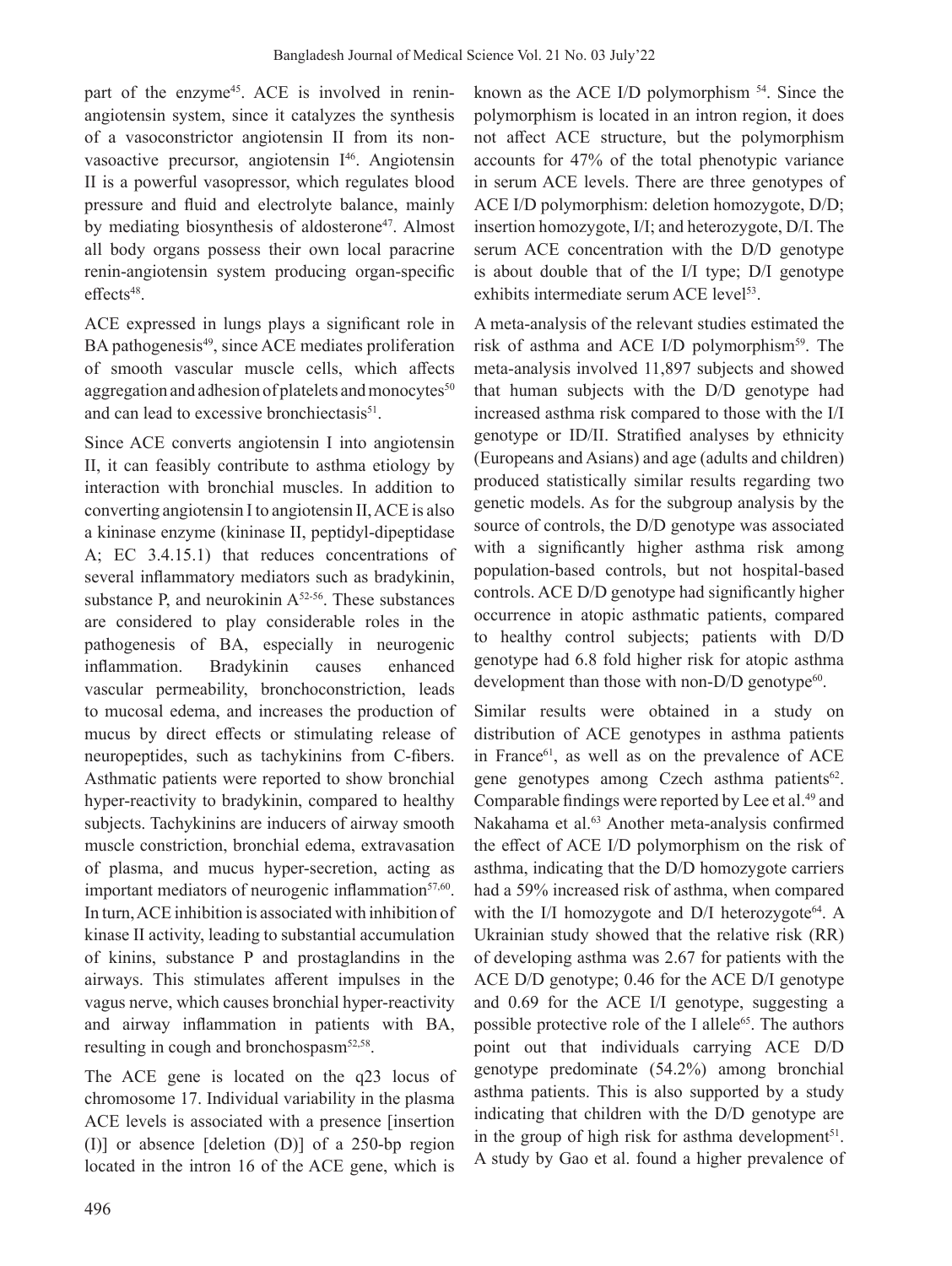the ACE D/D genotype in BA patients with bronchial hyperreactivity; such patients had lower FEV1 and FEV1/FVC compared to non-D/D genotype patients<sup>66</sup>. The ACE D/D genotype is also associated with severe disease progression<sup>67</sup>.

A genetic analysis study by Jung et al. investigated the association of the ACE gene polymorphism with clinical phenotype based on differentiation syndrome (a deficiency syndrome group (DSG) and an excess syndrome group (ESG) according to their symptomatic classification) of bronchial asthma in Korean patients<sup>54</sup>. No significant differences in pulmonary function were noted between DSGA and ESGA patients. The genotypic frequency of ACE I/D polymorphism was found to differ slightly between DSGA and ESGA. However, there were no significant differences in allelic frequency between DSGA and ESGA. Interestingly, the allelic and genotypic frequencies of the ACE I/D polymorphism in female patients differed significantly between DSGA and ESGA comparing to male patients.

On the other hand, a study by Cortez et al. shows a higher prevalence of ACE I/I genotype among patients with asthma; the authors conclude that ACE I/D gene polymorphism is a controversial risk factor for asthma severity<sup>68</sup>. The study did not find significant differences in the frequencies of genotypes between atopics and non-atopics; men and women; controlled and uncontrolled asthma; and between different age groups.

Similarly, Saba et al. investigated the role of ACE I/D polymorphism (rs4646994) in asthma development in a study which involved 854 Pakistani subjects, including 333 asthma patients and 521 ethnically matched controls<sup>69</sup>. Homozygous insertion genotype II and insertion allele (I) was significantly more frequent in BA patients than in healthy controls. The D/I genotype and the D allele were associated with protection from the disease.

Finally, some studies failed to establish any associations of ACE gene polymorphisms with asthma. For instance, ACE gene polymorphism is not significantly associated with BA or with its severity among Egyptian adults<sup>70</sup>. The frequencies of the  $D/D$ , D/I and I/I genotypes were 46.7%, 40%, and 13.3%, respectively, among asthmatic patients, and 33.3%, 40%, and 26.7%, respectively, among the controls, and no significant differences in ACE genotype distribution was observed between asthmatic cases and controls. Genotype distribution did not differ according to the timing of onset or severity of asthma, total serum IgE levels, SPT positivity, or number of positive SPT reactions. Furthermore, ACE polymorphism was not significantly different between asthmatic patients without any associated atopic disease and those with an associated atopic disease.

Similarly, the ACE genotype frequencies also do not significantly differ between the patients with asthma and healthy controls in several studies conducted in Turkey71,72. A number of studies on the possible links between the ACE gene polymorphism and the risk of developing asthma in Japanese and American populations have also found no associations $49,63,73$ .

For instance, a study by Tomita et al. did not find any association of the ACE gene polymorphism with BA in Japanese population<sup>53</sup>. Of the  $142$  healthy controls, 57 had the I/I genotype, 69 the D/I type and 16 the DD type. The I allele/D allele (I/D) ratio was 0.6441/0.356. As for 71 patients with asthma, 25 were type I/I, 37 were D/I and nine were D/D. The I/D ratio was 0.6131/0.387. The observed genotype distributions were in agreement with the Hardy-Weinberg expectations. No significant differences in genotype distribution or the allele frequencies were observed between the healthy subjects and asthmatic patients.

Similarly, no significant differences were found in either the ACE genotype or allele frequencies between asthmatic patients and control subjects with Iranian Azeri-Turkish origin, in female cases versus female controls, and male cases versus male controls<sup>74</sup>. A systematic review by Alizadeh-Navaei et al. indicated that none ACE genotype was more susceptible to asthma in Iranian population<sup>75</sup>.

To summarize, the literature review gives some insights to the conclusion that not a single factor alone contributes to the development and progression of BA, as contribution of ACE I/D polymorphism may be controversial and depends on other factors, both genetic and environmental. For example, a specific single nucleotide polymorphism in the CD14 region contributes to asthma development only after exposure to endotoxin at a certain level, which may come from several environmental sources<sup>76</sup>. Though the overall conclusion isthat DD genotype ofACEI/D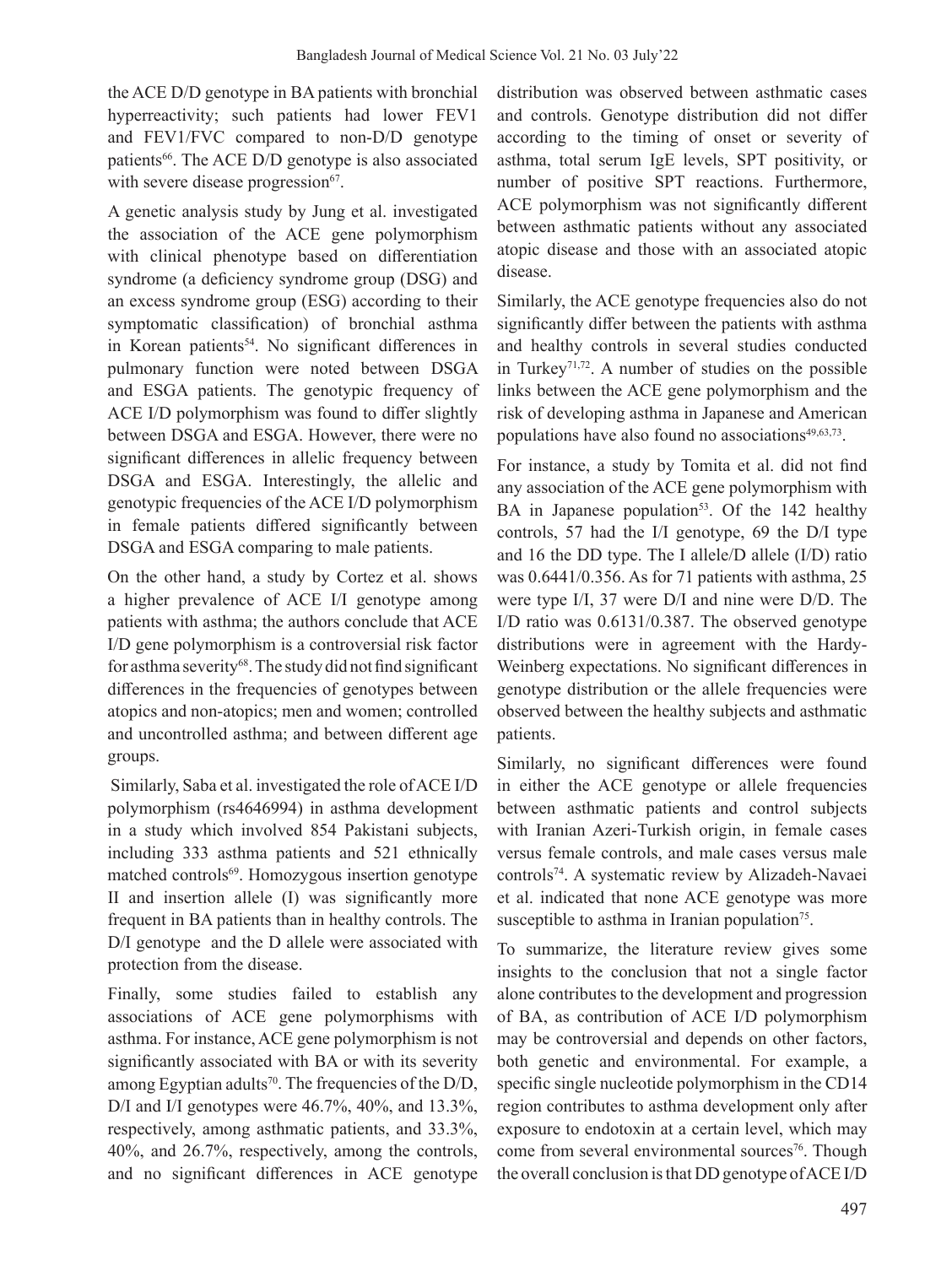polymorphism is associated with increased risks for BA, it is important to understand that a combination of factors, both genetic and environmental, triggers BA development and determines its progression. The found and analyzed data may indicate that investigated genetic factor is minor and BA development and progression may heavily depend on other genetic predispositions and environmental risks, as well as geographical location.

## **Conclusion**

This review provides some evidence that the specific ACE I/D polymorphism may be associated with asthma risk. The difference in the literature on the role of ACE alleles and genotypes can be explained by minor influence of the investigated genetic component and contributions of other genetic variations, as well as other environmental factors, considering multifactorial causes of BA. The ACE I/D polymorphism may contribute to an important

molecular mechanisms of asthma development if other pieces of puzzle are known, and may become a useful tool in risk assessment and in designing effective treatment approaches; however, it requires further investigation.

## **Authors' Contribution:**

Idea owner of this study: Marushchak M., Krynytska I.

Study design: Marushchak M., Krynytska I.

Data gathering: Marushchak M., Krynytska I., Koval M.

Writing and submitting manuscript: Marushchak M., Krynytska I., Koval M.

Editing and approval of final draft: Marushchak M., Krynytska I., Tokarskyy O.

**Source of fund: (if any).** This research received no specific grant from any funding agency.

**Conflict of interest:** The authors declare that they have no conflict of interests.

# **References**

- 1. Shine S, Muhamud S, Demelash A. Prevalence and associated factors of bronchial asthma among adult patients in Debre Berhan Referral Hospital, Ethiopia 2018: a cross-sectional study. *BMC Res Notes*. 2019;12(1):608.
- 2. Zainol A, Ismail A, Taib F, Norsa'adah B. Treatment adherence, knowledge, attitude and quality of life of adolescents with asthma in northeastern Malaysia. *Bangladesh Journal of Medical Science*. 2019; 19(1):73- 82.
- 3. Saifuddin A, Zaini Nasir U, Rengganis I. The Asthma

Control Test (ACT) as Predictor of Asthma Exacerbation among Indonesian Hajj Pilgrims in 2018. *International Journal of Human and Health Sciences.* 2020;4(2):128- 135.

- 4. To T, Stanojevic S, Moores G, Gershon AS, Bateman ED, Cruz AA, et al. Global asthma prevalence in adults: findings from the cross-sectional world health survey. *BMC Public Health*. 2012;12:204.
- 5. Nugmanova D, Sokolova L, Feshchenko Y, Iashyna L, Gyrina O, Malynovska K, et al. The prevalence, burden and risk factors associated with bronchial asthma in commonwealth of independent states countries (Ukraine,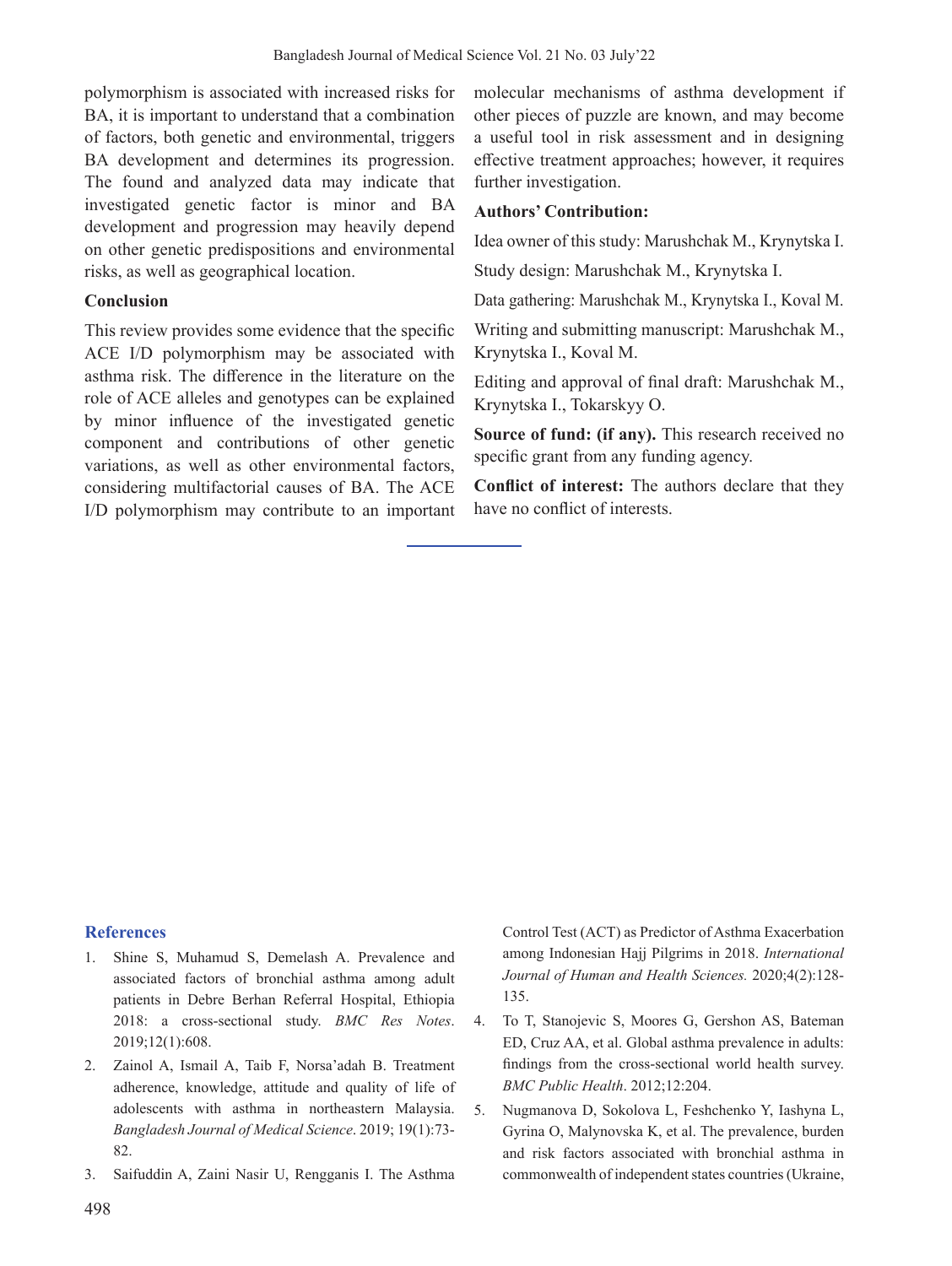Kazakhstan and Azerbaijan): results of the CORE study. *BMC Pulm Med*. 2018;18(1):110.

- 6. Brozek G, Lawson J, Shpakou A, Fedortsiv O, Hryshchuk L, Rennie D, et al. Childhood asthma prevalence and risk factors in three Eastern European countries--the Belarus, Ukraine, Poland Asthma Study (BUPAS): an international prevalence study*. BMC Pulm Med*. 2016;16:11.
- 7. World Health Organization [internet]. Chronic respiratory diseases. Asthma; 2014 [cited 2021 Jan 19]. Available from: https://www.who.int/news-room/q-adetail/chronic-respiratory-diseases-asthma
- 8. Accordini S, Corsico A, Cerveri I, Gislason D, Gulsvik A, Janson C, et al. The socio-economic burden of asthma is substantial in Europe. *Allergy*. 2008;63(1):116-24.
- 9. Kamyshnyi A, Krynytska I, Matskevych V, Marushchak M, Lushchak O. Arterial Hypertension as a Risk Comorbidity Associated with COVID-19 Pathology. *Int J Hypertens*. 2020;2020:8019360.
- 10. Shahzad F, Nasim MT. COVID-19:Anatural phenomena or laboratory-based origin? *Bangladesh Journal of Medical Science*.2020;19:S85-S87.
- 11. Lee S. C., Son K. J., Han C. H., Jung J. Y., Park S. C. Impact of comorbid asthma on severity of coronavirus disease (COVID-19). *Scientifc Reports*. 2020; 10:21805.
- 12. Li X, Xu S., Yu M. et al. Risk factors for severity and mortality in adult COVID-19 in patients in Wuhan. *J. Allergy Clin. Immunol*. 2020;146(1):110-118.
- 13. Matsumoto K, Saito H. Does asthma affect morbidity or severity of COVID-19?. *J Allergy Clin Immunol*. 2020;146(1):55-57.
- 14. Green I, Merzon E, Vinker S, Golan-Cohen A, Magen E. COVID-19 Susceptibility in Bronchial Asthma. *J Allergy Clin Immunol Pract*. 2020;9(2):684–692.e1.
- 15. Thomsen SF, Ferreira MA, Kyvik KO, Fenger M, Backer V. A quantitative genetic analysis of intermediate asthma phenotypes. *Allergy*. 2009;64(3):427-30.
- 16. Zhu Y, Yan X, Zhai C, Yang L, Li M. Association between risk of asthma and gene polymorphisms in CHI3L1 and CHIA: a systematic meta-analysis. *BMC Pulm Med*. 2017;17(1):193.
- 17. Vasil'eva O, Kuz'mina L, Kravchenko N. A role of molecular analysis for diagnosis and prevention of occupational lung diseases. *Pulmonology*. 2017;27(2):198-205. Russian.
- 18. Ober C, Yao TC. The genetics of asthma and allergic disease: a 21st century perspective. *Immunol Rev*. 2011;242(1):10-30.
- 19. Dayasiri K., Thadchanamoorthy V., Thisanayagam U. Diagnosis and Management of Allergic Rhinitis in

Children. *International Journal of Human and Health Sciences* 2021;5(2):159-162.

- Boyarchuk OR, Dobrovolska LI, Kinash MI, Shulhai OM, Hlushko KT, Horishnyi IM Survey assesment of vitamin D and calcium dietary intake in children with somatic pathology. *Voprosy pitaniia*. 2019;88(5):53-62.
- 20. Kurbacheva O, Pavlova K. Phenotypes and endotypes of bronchial asthma: from pathogenesis and clinical features to therapy. *Russian Allergological Journal*. 2013;1:15-24. Russian.
- 21. Ober C, Hoffjan S. Asthma genetics 2006: the long and winding road to gene discovery. *Genes Immun*. 2006;7(2):95-100.
- 22. Liang SQ, Chen XL, Deng JM, Wei X, Gong C, Chen ZR, et al. Beta-2 adrenergic receptor (ADRB2) gene polymorphisms and the risk of asthma: a meta-analysis of case-control studies. *PLoS One*. 2014;9(8):e104488.
- 23. Hussein IA, Jaber SH. Genotyping of IL-4 -590 (C>T) Gene in Iraqi Asthma Patients. *Dis Markers*. 2017;2017:5806236.
- 24. Meyers DA, Bleecker ER, Holloway JW, Holgate ST. Asthma genetics and personalised medicine. *Lancet Respir Med*. 2014;2(5):405-15.
- 25. Sardaryan I. Phenotypic features of bronchial asthma in children with various allelic polymorphisms of "predisposition" genes (GSTТ1, GSTМ1, ACE, eNOS) [dissertation]. Saint Petersburg; 2009. Russian.
- 26. Smirnova A, Gnoevykh V, Portnova J. Genetic aspects of multifactorial chronic bronchial obstructive diseases. *Ul'yanovskiy med biol journal*. 2014;1:8-18. Russian.
- 27. Vercelli D. Discovering susceptibility genes for asthma and allergy. *Nat Rev Immunol*. 2008;8(3):169-82.
- 28. Trajkov D, Mirkovska-Stojkovikj J, Arsov T, Petlichkovski A, Strezova A, Efinska-Mladenovska O, et al. Association of cytokine gene polymorphisms with bronchial asthma in Macedonians. *Iran J Allergy Asthma Immunol*. 2008;7(3):143-56.
- 29. Du J, Han JC, Zhang YJ, Qi GB, Li HB, Zhang YJ, et al. Single-Nucleotide Polymorphisms of IL-17 Gene Are Associated with Asthma Susceptibility in an Asian Population. *Med Sci Monit*. 2016;22:780-7.
- 30. Berenguer AG, Fernandes AT, Oliveira S, Rodrigues M, Ornelas P, Romeira D, et al. Genetic polymorphisms and asthma: findings from a case-control study in the Madeira island population. *Biol Res*. 2014;47:40.
- 31. Zhang Y, Zhang J, Tian C, Xiao Y, He C, Li X, et al. The -308 G/A polymorphism in TNF-alpha gene is associated with asthma risk: an update by meta-analysis. *J Clin Immunol*. 2011;31(2):174-85.
- 32. Ali A, Settin A. Molecular genetic analysis of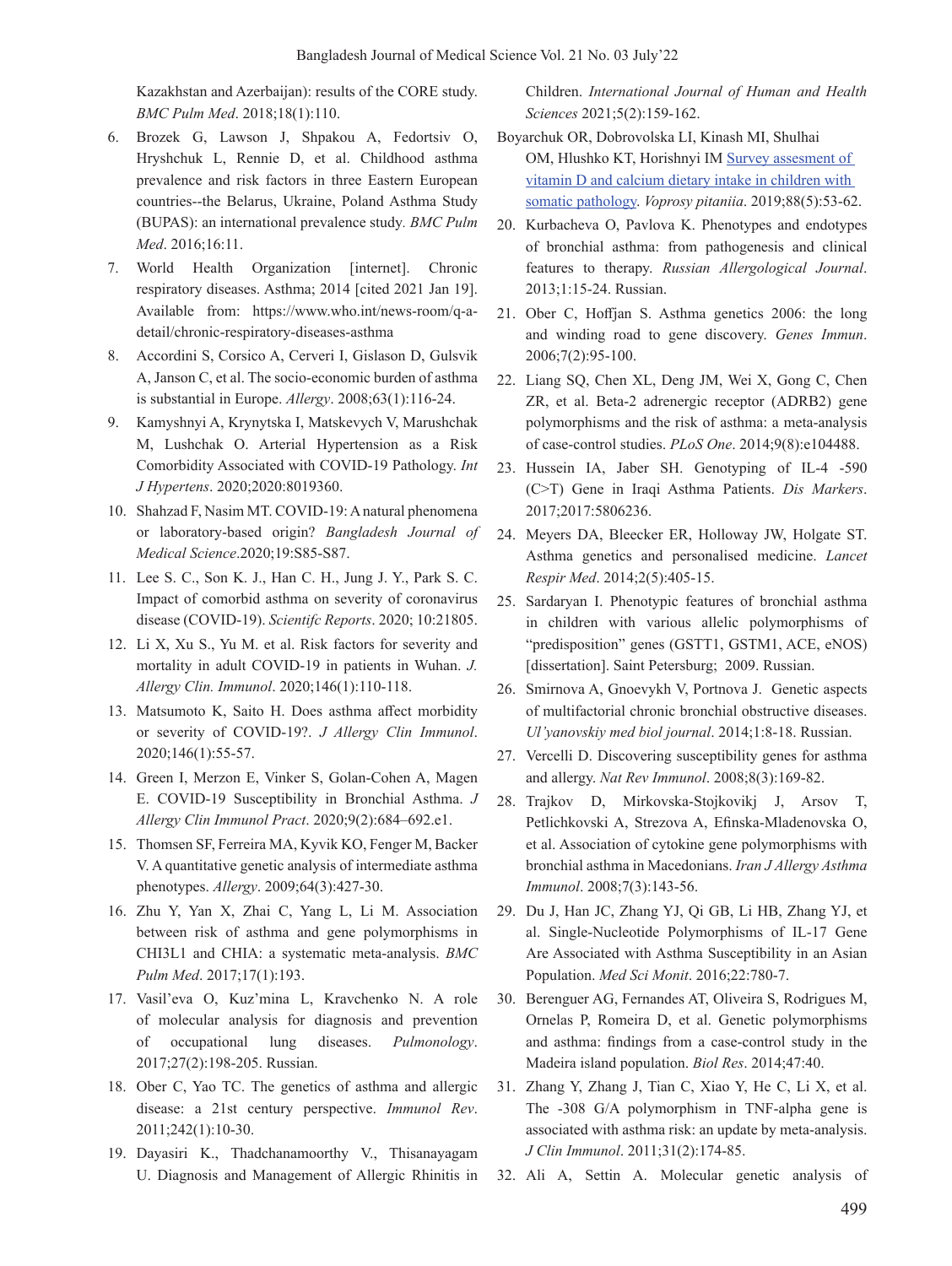polymorphisms pertaining to the susceptibility to chronic asthma in Egyptian patients. *The Journal of Basic and Applied Zoology*. 2013;66(4):188-194.

- 33. Lee JC, Espeli M, Anderson CA, Linterman MA, Pocock JM, Williams NJ, et al. Human SNP links differential outcomes in inflammatory and infectious disease to a FOXO3-regulated pathway. *Cell*. 2013;155(1):57-69.
- 34. Marushchak M, Krynytska I, Milevska L, Miz A, Mialiuk O. The changes of activity of effector caspase cascade components in case of alimentary obesity in rats. *Bangladesh Journal of Medical Science*. 2017;16(2):252-258.
- 35. Marushchak M, Lisnyanska N, Krynytska I, Chornomudz I. The mechanisms of apoptosis initiation in rats with chronic enterocolitis combined with streptozotocininduced diabetes. Georgian Medical News. 2017;9(270):121-126.
- 36. Barkund S, Shah T, Ambatkar N, Gadgil M, Joshi K. FOXO3a Gene Polymorphism Associated with Asthma in Indian Population. *Mol Biol Int*. 2015;2015:638515.
- 37. Lebedenko A, Shkurat T, Mashkina E, Semernik O, Dreyzina T, Tyurina E. Association of matrix metalloproteinases gene polymorphism with clinical manifestations of bronchial asthma in children. *Medical Immunology (Russia)*. 2018;20(6):905-12. Russian.
- 38. Fanjul-Fernandez M, Folgueras AR, Cabrera S, Lopez-Otin C. Matrix metalloproteinases: evolution, gene regulation and functional analysis in mouse models. *Biochim Biophys Acta*. 2010;1803(1):3-19.
- 39. Almomani BA, Al-Eitan LN, Al-Sawalha NA, Samrah SM, Al-Quasmi MN. Association of genetic variants with level of asthma control in the Arab population. *J Asthma Allergy*. 2019;12:35-42.
- 40. Hikino K, Kobayashi S, Ota E, Mushiroda T, Kobayashi T. The Influence of Beta-2 Adrenergic Receptor Gene Polymorphisms on Albuterol Therapy for Patients With Asthma: Protocol for a Systematic Review and Meta-Analysis. *JMIR Res Protoc*. 2019;8(9):e14759.
- 41. Wechsler ME, Lehman E, Lazarus SC, Lemanske RF, Jr., Boushey HA, Deykin A, et al. beta-Adrenergic receptor polymorphisms and response to salmeterol. *Am J Respir Crit Care Med*. 2006;173(5):519-26.
- 42. Marushchak M, Maksiv K, Krynytska I, Stechyshyn I. Glutathione antioxidant system of lymphocytes in the blood of patients in a setting of concomitant chronic obstructive pulmonary disease and arterial hypertension. *Pol Merkur Lekarski*. 2019;47(281):177-82.
- 43. Marushchak M, Maksiv K, Krynytska I. ACE gene I/D polymorphism and arterial hypertension in patients with COPD. *Pneumologia*. 2019;68(3):114-119.
- 44. Marushchak M, Maksiv K, Krynytska I, Koval M. The role of insertion-deletion polymorphism of the ACE gene in development of arterial hypertension in patients with chronic obstructive pulmonary disease. *Bangladesh Journal of Medical Science*. 2020;19(3):543-51.
- 45. Sayed-Tabatabaei FA, Oostra BA, Isaacs A, van Duijn CM, Witteman JC. ACE polymorphisms. *Circ Res*. 2006;98(9):1123-33.
- 46. Valdez-Haro A, Valle Y, Valdes-Alvarado E, Casillas-Munoz F, Munoz-Valle JF, Reynoso-Villalpando GL, et al. Assessment of the rs4340 ACE gene polymorphism in acute coronary syndrome in a Western Mexican population. *Genet Mol Res*. 2017;16(3).
- 47. Kehoe PG, Miners S, Love S. Angiotensins in Alzheimer's disease - friend or foe? *Trends Neurosci*. 2009;32(12):619-28.
- 48. Lee YC, Cheon KT, Lee HB, Kim W, Rhee YK, Kim DS. Gene polymorphisms of endothelial nitric oxide synthase and angiotensin-converting enzyme in patients with asthma. *Allergy*. 2000;55(10):959-63.
- 49. Shao Z, Jin H, Sun H, Dong C, Xu B, Zhan L. Angiotensin-converting enzyme insertion/deletion polymorphism and susceptibility to pediatric asthma: A meta-analysis. *J Renin Angiotensin Aldosterone Syst*. 2020;21(2):1470320320923475.
- 50. Rechkina О, Gorovenko N, Stryzh V, Rossokha Z, Kyriachenko S, Rudenko S. Models of Gen-gene Interaction in Determining the Severity of Bronchial Asthma in Children. *American Journal of Internal Medicine*. 2020;8(4):182-91.
- 51. Packard KA, Wurdeman RL, Arouni AJ. ACE inhibitorinduced bronchial reactivity in patients with respiratory dysfunction. *Ann Pharmacother*. 2002;36(6):1058-67.
- 52. Tomita H, Sato S, Matsuda R, Ogisu N, Mori T, Niimi T, et al. Genetic polymorphism of the angiotensinconverting enzyme (ACE) in asthmatic patients. *Respir Med*. 1998;92(12):1305-10.
- 53. Jung SK, Ra J, Seo J, Jung HJ, Choi JY, Cho YJ, et al. An Angiotensin I converting enzyme polymorphism is associated with clinical phenotype when using differentiation-syndrome to categorize korean bronchial asthma patients. *Evid Based Complement Alternat Med*. 2011;2011:498138.
- 54. Marushchak M, Maksiv K, Krynytska I, Dutchak O, Behosh N. The Severity of Oxidative Stress in Comorbid Chronic Obstructive Pulmonary Disease (COPD) and Hypertension: Does it Depend On ACE and AGT Gene Polymorphisms? *J Med Life*. 2019;12(4):426-34.
- 55. Boyarchuk O, Hariyan T, Kovalchuk T. Clinical features of rheumatic heart disease in children and adults in